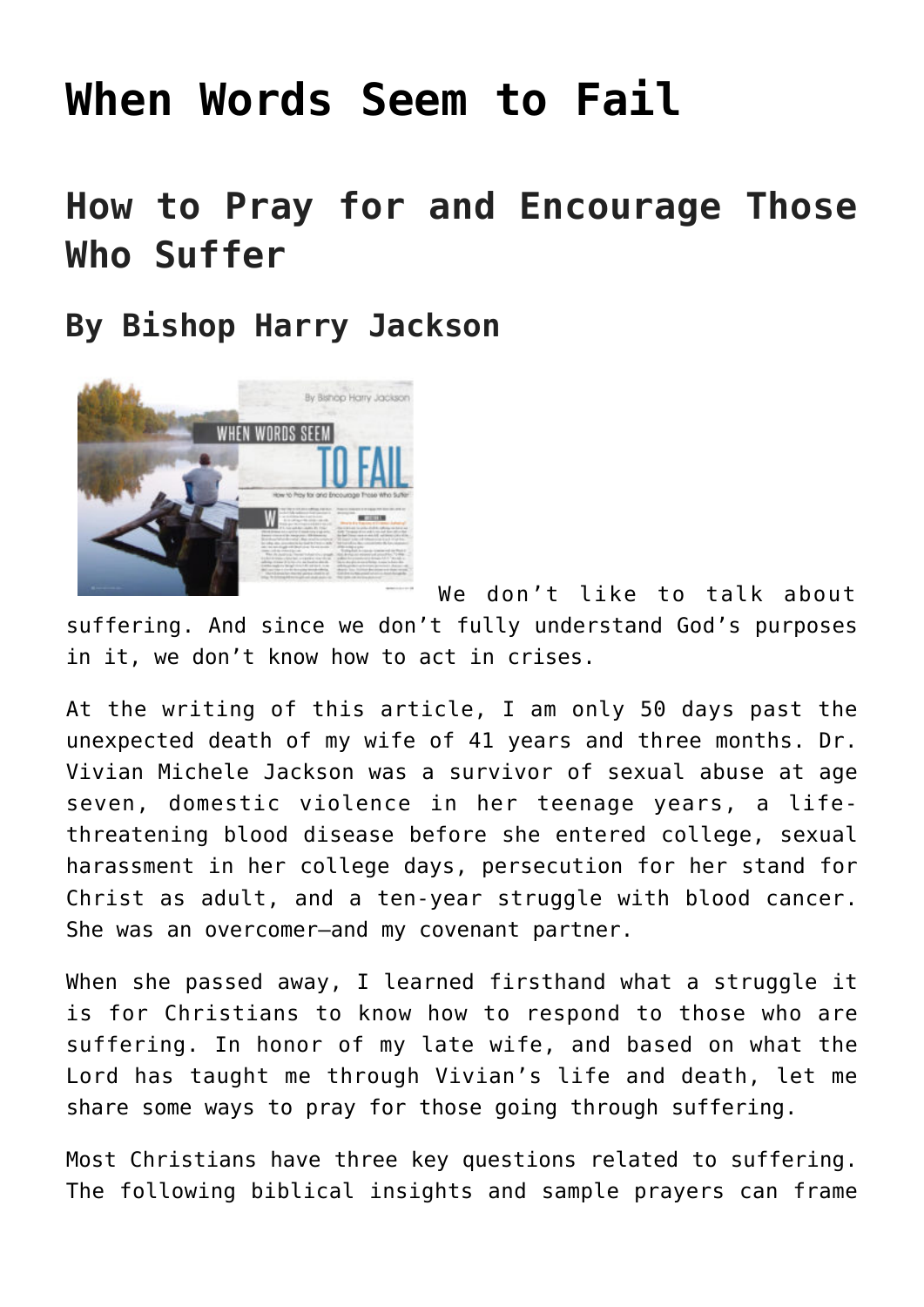our responses as we engage with those who need our encouragement.

### **Question 1: What Is the Purpose of Christian Suffering?**

Our God is not the author of all the suffering and loss in our world. The enemy of our souls is very real. Jesus told us that the thief (Satan) comes to steal, kill, and destroy (John 10:10–12). Satan's active, evil influence exists in each of our lives, but God will use these personal battles (the loss and pressures of life) to help us grow.

Pushing back, in a manner consistent with the Word of God, develops our emotional and spiritual lives. The Bible explains this phenomenon in Romans 5:3–5: "Not only so, but we also glory in our sufferings, because we know that suffering produces perseverance; perseverance, character; and character, hope. And hope does not put us to shame, because God's love has been poured out into our hearts through the Holy Spirit, who has been given to us."

Our prayer can be something like this:

Lord, help my friend accept the pain and the process of grieving while choosing to recognize the Lord's opportunity for growth in his or her struggles (James 1:2). Please infuse my friend with the comfort of the Holy Spirit (2 Cor. 1:4).

### **Question 2: How Are Christians Supposed to Act When They Suffer?**

The answer to this question is simple. We need to keep living, loving, and dreaming. Our well-being depends on how quickly we transition to a godly perspective. Let me explain.

In the Book of Job we find that Satan's goal was to bring a wedge between Job and God. Tools in our enemy's arsenal included sickness, domestic difficulties, loss of possessions,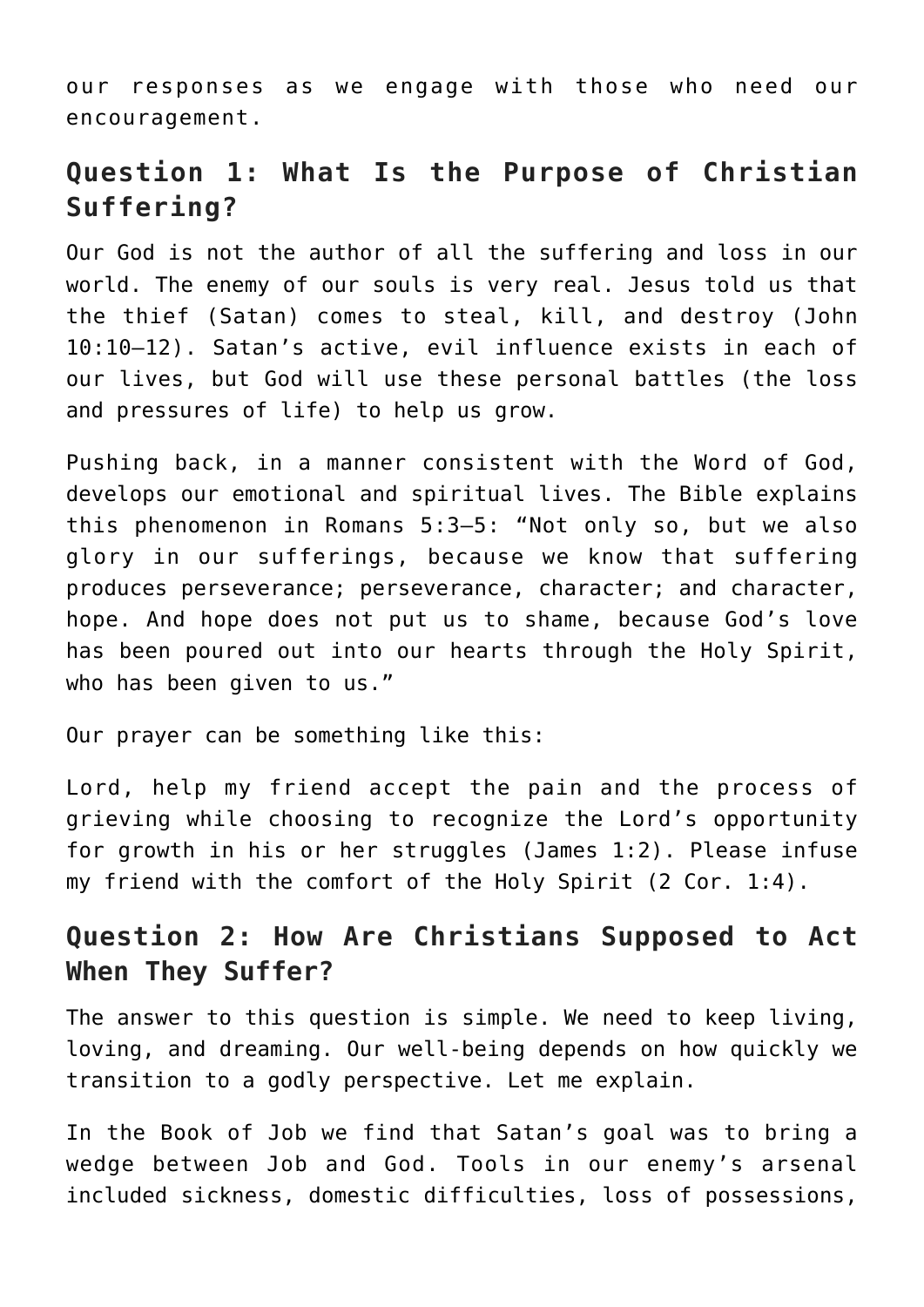and the tragic death of loved ones. Satan designed these experiences to overwhelm the heart and mind of this faithful family man and motivate Job to rebel against the person and character of God.

These events were so dramatic that some people who read Job 1 take on a "second-hand offense." Assuming God is making a bet with Satan about Job's faithfulness—these people accuse our Lord of being insensitive and arbitrary. But that spiritually and emotionally cluttered perspective creates traps related to suffering. God calls us, like Job, to trust His protective care. In seasons of loss and suffering, there are real manifestations of grief and unique grieving processes we must endure.

Let's go a little deeper. The following is a definition of grief and some accompanying manifestations (from [medicinenet.com](http://medicinenet.com)):

The normal process of reacting to a loss. The loss may be physical (such as a death), social (such as divorce), or occupational (such as a job). Emotional reactions of grief can include anger, guilt, anxiety, sadness, and despair. Physical reactions of grief can include sleeping problems, changes in appetite, physical problems, or illness.

In the months since my wife's death, I have experienced an emotional roller coaster, accompanied by many of the grief symptoms listed in this definition. Christians, however, have the Holy Spirit's power to navigate the waters of adversity.

So how are we to handle our tribulations?

- By carrying out our daily duties and responsibilities, looking to the Lord.
- By forgiving persons who have offended us.
- By not blaming God for "treating us unfairly."

Our prayer for those going through seasons of suffering can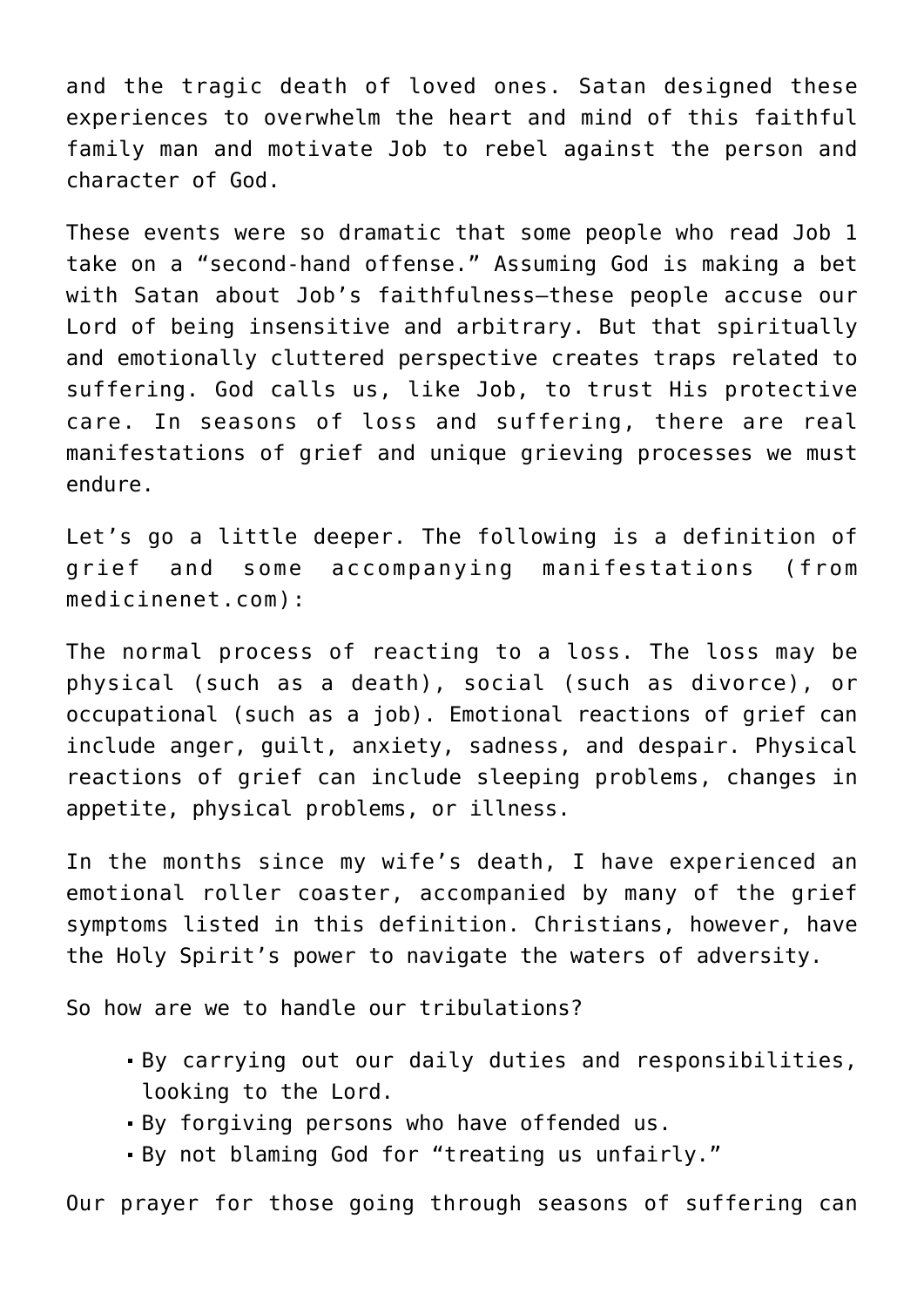follow this general approach:

Heavenly Father, I thank You for my friend(s) and their calling in Christ! May they receive the comfort and encouragement of the Spirit of God. Remind them that the comfort they receive from You is also preparing them to help others. Despite the depth of pain, assure them that resurrection-life anointing and grace will pour out of them to others with similar afflictions in the days ahead. Father, remind them that there is Kingdom value in what they are going through. May they also remember that they "are more than conquerors" (Rom. 8:37) and that they will get through this.

### **Question 3: How Do I Minister to My Grieving Friend?**

After more than 40 years in ministry, I have learned that a person's presence is the most needed ministry in times of grief. Even though I have spent most of my adult life as a wordsmith and orator, just being present with family and friends in their loss can be more precious and powerful than an amazing sermon. I too have experienced this ministry of presence.

I kissed my wife Vivian goodbye on Easter Sunday afternoon. I jumped into a limo with my friend and associate pastor David Parlette and headed to the airport and ultimately Johannesburg, South Africa. By the time I reached my hotel room, my eldest daughter informed me of my wife's sudden passing.

The presence of Pastor Dave was amazingly supportive during the more than 36 hours it took us to get back home. We prayed together and ate a few meals together, but most importantly I felt comfortable enough with him to sit in silence—in a state of shock mixed with thankfulness and horror.

Our prayer for friends going through suffering might include this kind of focus: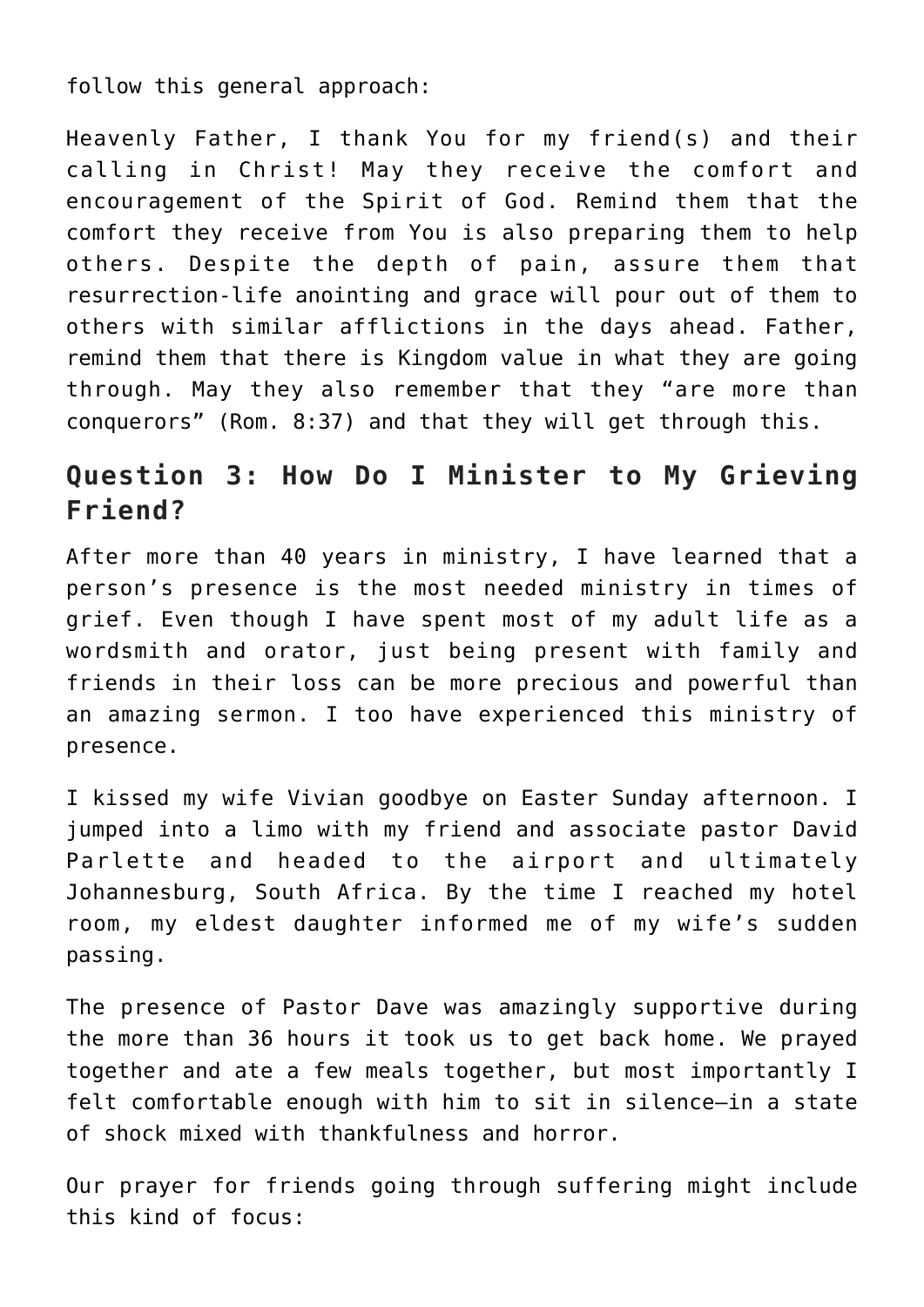Lord help me practice the ministry of presence for my friend. Let me understand and perceive that person's love language. I want to be an answer to his or her needs, not a self-absorbed intruder. As I attend to the things You assign me that will help my friend in practical ways, please send other servants motivated by love to express and minister Your comfort. Let the body of Christ be my friend's "bridge over troubled water" and a conduit for the love of God.

When we gain insight into God's perspective on suffering, we can practice the presence of encouragement—with or without words! And our prayers will bring God's peace and comfort to friends in need.

HARRY JACKSON is senior pastor of Hope Christian Church in Beltsville, MD, and presiding bishop of the International Communion of Evangelical Churches. He is one of the chief conveners of [The Reconciled Church: Healing the Racial Divide](http://thereconciledchurch.org) [Movement.](http://thereconciledchurch.org)

Taken from *Prayer Connect* magazine. To subscribe go to [https://prayerleader.com/membership.](https://prayerleader.com/membership)

# **Prayer Guide for Those Who are Suffering**

## **By Sandra Higley and Danielle Schofield**

Suffering comes in all shapes and sizes: chronic illness, persecution, relational heartaches, loss of a loved one, senseless tragedy, stresses of many kinds. We all face suffering at one time or another. In addition to praying for specifics centered on individual circumstances, here are a few ways to pray, based on what Scripture says about suffering.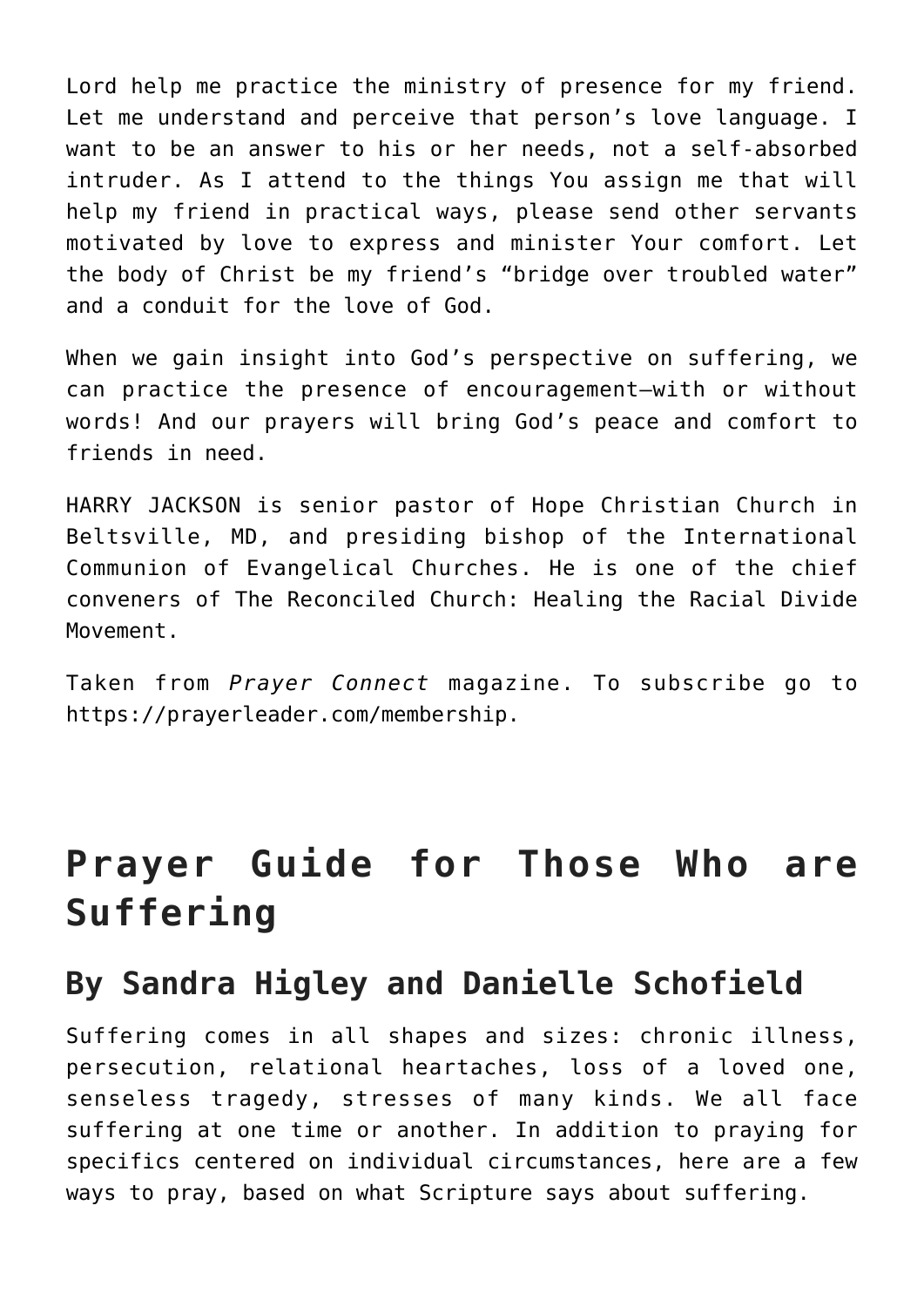#### **Kingdom Warfare**

Father, this child of Yours has gone through unspeakable distress. Help those who are suffering to worship You in the midst of circumstances they don't understand. Lift them out of the hurtful details of what is happening so they get the bigger picture of its Kingdom impact. Help them trust You and hold on to the end, knowing You have a plan in mind for them. May they know You in a deeper, more meaningful way as a result of this circumstance (Job 1–2; 42:1–6, 10–16; Ps. 71:20).

#### **God's Glory**

Father, if this suffering is intended to bring You glory, let it be so! Give Your suffering children the strength and joy to honor You during this difficult time. Deepen their understanding of the inheritance issues at stake when they share in Christ's sufferings. Help them to recognize that what they are going through is no comparison to the glory that will be revealed in them; help them wait for it with eager expectation. As they run the race through this trial, help them resist confusion and instead manifest the fruit of the Spirit (John 11:4; Rom. 8:17–19; Gal. 5:7–8, 22–23).

#### **God's Grace**

Lord God, help Your servants embrace Your no as well as Your yes. Assure them that You see and hear them. Enable them to see Your power at work through these difficult circumstances. Show Yourself strong through their fragile state. Thank You that in spite of everything they are not crushed, driven to despair, or abandoned by You. Help them get up when circumstances knock them down so that Jesus' life shines through them (2 Cor. 12:7–10).

#### **Identification with Christ**

Jesus, help Your beloved to see that this hatred they are experiencing is visible proof they belong to You and not the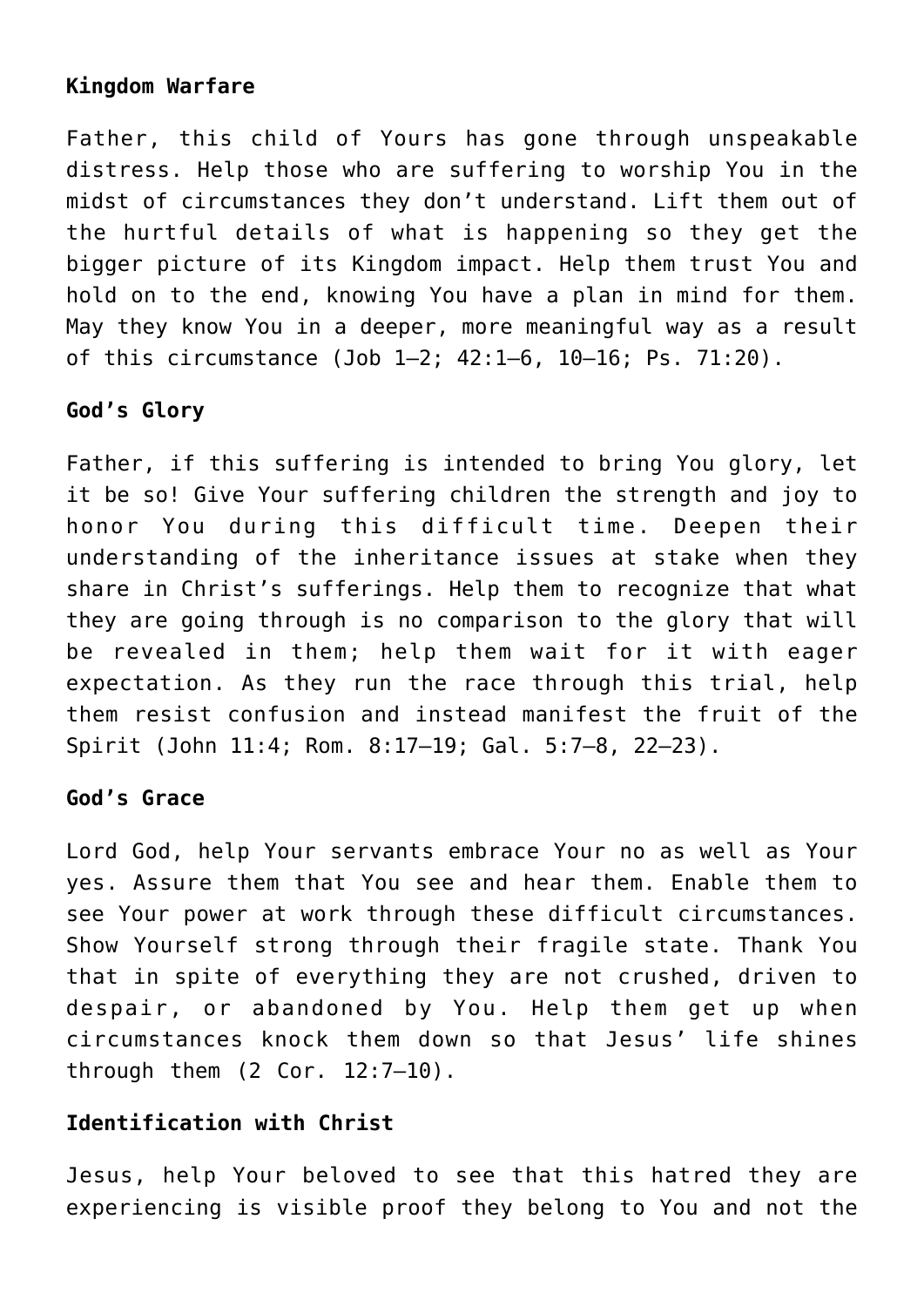world. Encourage them to take a humble view of this identity as they continue to obey Your teaching and walk in love. Help them to fully know You and the power of Your resurrection, even as this situation causes them to become more and more like You. Let every act of unjust suffering commend them to God (Isa. 43:1; John 15:18–21; Phil. 3:10; 1 Peter 2:18–20).

#### **Faithful Friends**

Heavenly Father, give Your suffering children true friends who seek to lighten their load rather than cause additional heartache. Give friends and family empathy for what the sufferers are going through; help them resist the urge to judge or assume they would handle things differently if put in the same situation. Help friends and loved ones to look for ways to encourage rather than chastising, condemning, or minimizing these overwhelming situations. Hold accountable those who profess to speak for You. Help sufferers to forgive and pray for any who allow the enemy to use them as unjust accusers. Help those afflicted to bless and not curse (Job 42:7–10; Luke 6:28).

#### **Proper Discernment**

Father, give these dear ones a proper understanding of what is going on through this trial. Give them wisdom and courage to ask the right questions about fears, concerns, and needs. While it is commendable to suffer without cause, show Your children if there are other reasons this suffering has come to them. Without guilt or condemnation, help them to recognize any sin in their lives that needs to be dealt with according to Your Word. Help them to find a trustworthy person to come alongside them in prayer and confession if needed—someone in right relationship with You (Rom. 8:1; James 5:13–16; 1 Peter  $2:18-20$ ).

#### **Forbearance to Wait on the Lord**

Father God, give Your hurting child the forbearance to wait on